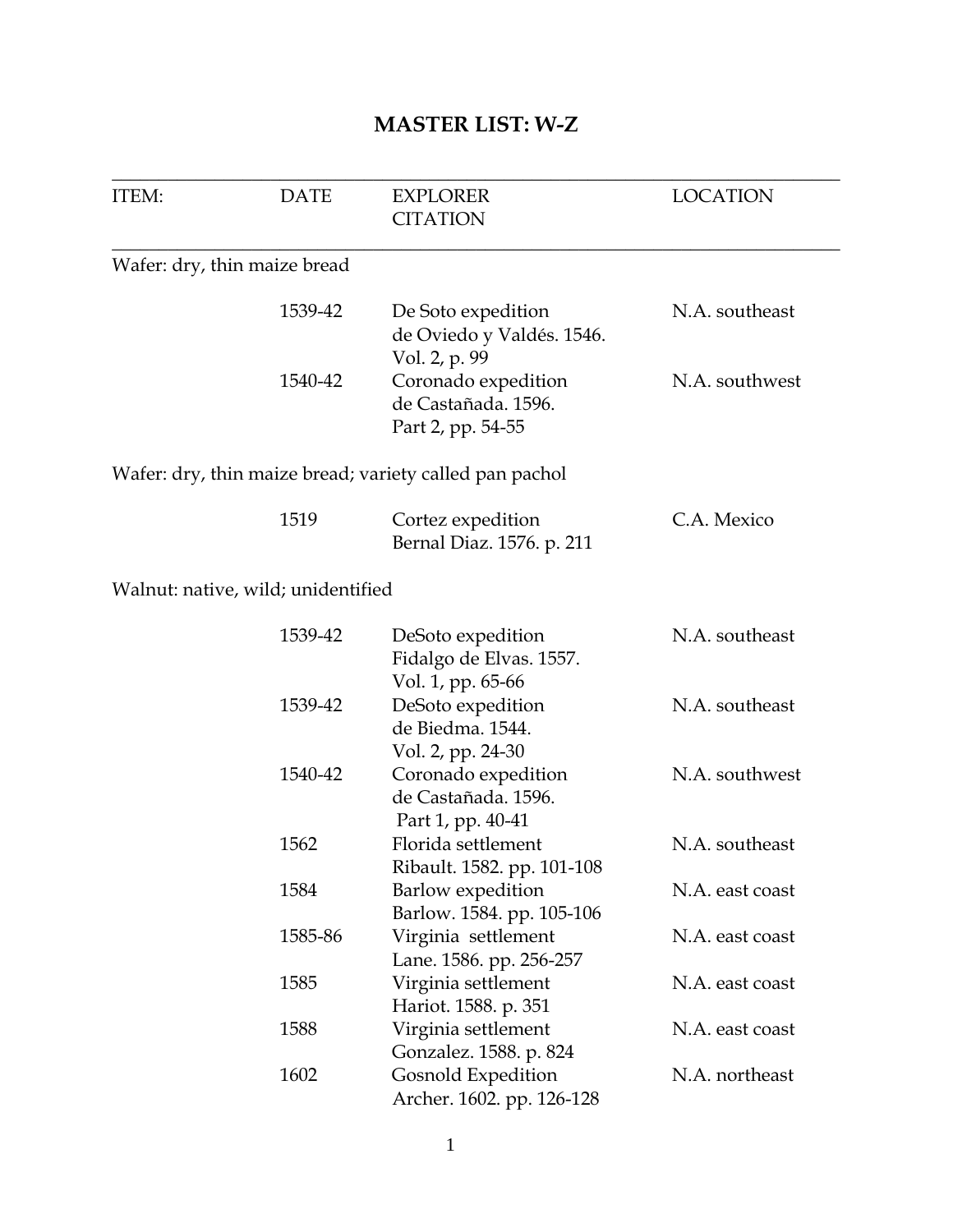| 1602      | Gosnold Expedition           | N.A. northeast  |
|-----------|------------------------------|-----------------|
|           | Brereton. 1602. pp. 150-152  |                 |
| 1603      | Pringe Expedition            | N.A. northeast  |
|           | Pringe. 1603. pp. 224-225    |                 |
| 1606      | Hanham Expedition            | N.A. northeast  |
|           | Purchas. 1614. p. 349        |                 |
| 1606      | Archer Expedition            | N.A. east coast |
|           | Percy. 1608a. p. 141         |                 |
| 1607-1608 | Gilbert Expedition           | N.A. northeast  |
|           | Strachey. 1610-1612.         |                 |
|           | pp. 408-409                  |                 |
| 1607      | Virginia settlement          | N.A. east coast |
|           | Wingfeild et al. 1607.       |                 |
|           | pp. 78-80                    |                 |
| 1609      | Virginia settlement          | N.A. east coast |
|           | Mangnel [Irish spy account]. |                 |
|           | 1610. pp. 151-153            |                 |
| 1612      | Virginia settlement          | N.A. east coast |
|           | Strachey. 1612.              |                 |
|           | pp. 79-80, also p. 129       |                 |
| 1612      | Virginia settlement          | N.A. east coast |
|           | Smith. 1612. p. 345          |                 |

Walnut: native, wild; described as "hard-shelled"; kernel pounded to powder

| 1612 | Virginia settlement    | N.A. east coast |
|------|------------------------|-----------------|
|      | Strachey. 1612. p. 129 |                 |

Walnut: native, wild; described as "hard-shelled with sweet kernel"

| 1612 | Virginia settlement    | N.A. east coast |
|------|------------------------|-----------------|
|      | Strachey. 1612. p. 129 |                 |

Walnut: native, wild; black walnut

| 1612 | Virginia settlement    | N.A. east coast |
|------|------------------------|-----------------|
|      | Strachey. 1612. p. 129 |                 |
| 1612 | Virginia settlement    | N.A. east coast |
|      | Smith. 1612. p. 345    |                 |

Walnut: cooked with beans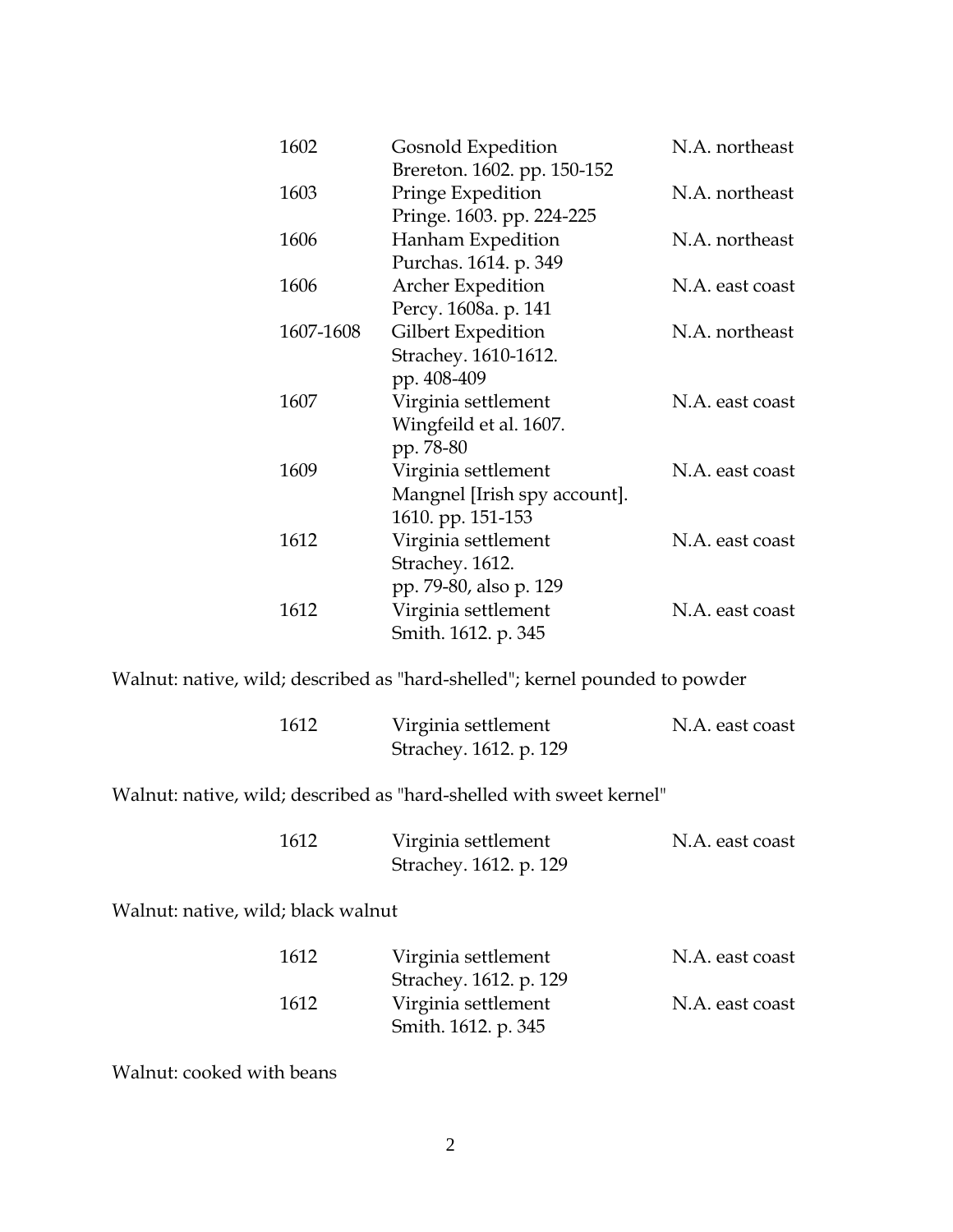|                                  | 1585    | Virginia settlement<br>Hariot. 1588. p. 351                            | N.A. east coast |
|----------------------------------|---------|------------------------------------------------------------------------|-----------------|
| Walnut: cooked with maize        |         |                                                                        |                 |
|                                  | 1585    | Virginia settlement<br>Hariot. 1588. p. 351                            | N.A. east coast |
| Walnut: cooked with peas         |         |                                                                        |                 |
|                                  | 1585    | Virginia settlement<br>Hariot. 1588. p. 351                            | N.A. east coast |
| Walnut: cooked with pumpkin      |         |                                                                        |                 |
|                                  | 1585    | Virginia settlement<br>Hariot. 1588. p. 351                            | N.A. east coast |
| Walnut: kernels dried and stored |         |                                                                        |                 |
|                                  | 1612    | Virginia settlement<br>Smith. 1612. pp. 346-347                        | N.A. east coast |
| Walnut: milk                     |         |                                                                        |                 |
|                                  | 1539-42 | DeSoto expedition<br>de Biedma. 1544.<br>Vol. 2, pp. 2-12              | N.A. southeast  |
|                                  | 1539-42 | De Soto expedition<br>de Oviedo y Valdés. 1546.<br>Vol. 2, pp. 107-108 | N.A. southeast  |
|                                  | 1585    | Virginia settlement<br>Hariot. 1588. p. 351                            | N.A. east coast |
|                                  | 1612    | Virginia settlement<br>Strachey. 1612. p. 129                          | N.A. east coast |
|                                  | 1612    | Virginia settlement<br>Smith. 1612. pp. 346-347                        | N.A. east coast |
|                                  |         |                                                                        |                 |

Walnut: milk (see also walnut: oil)

Walnut: milk; cooked with melon

| 1612 | Virginia settlement    | N.A. east coast |
|------|------------------------|-----------------|
|      | Strachey. 1612. p. 121 |                 |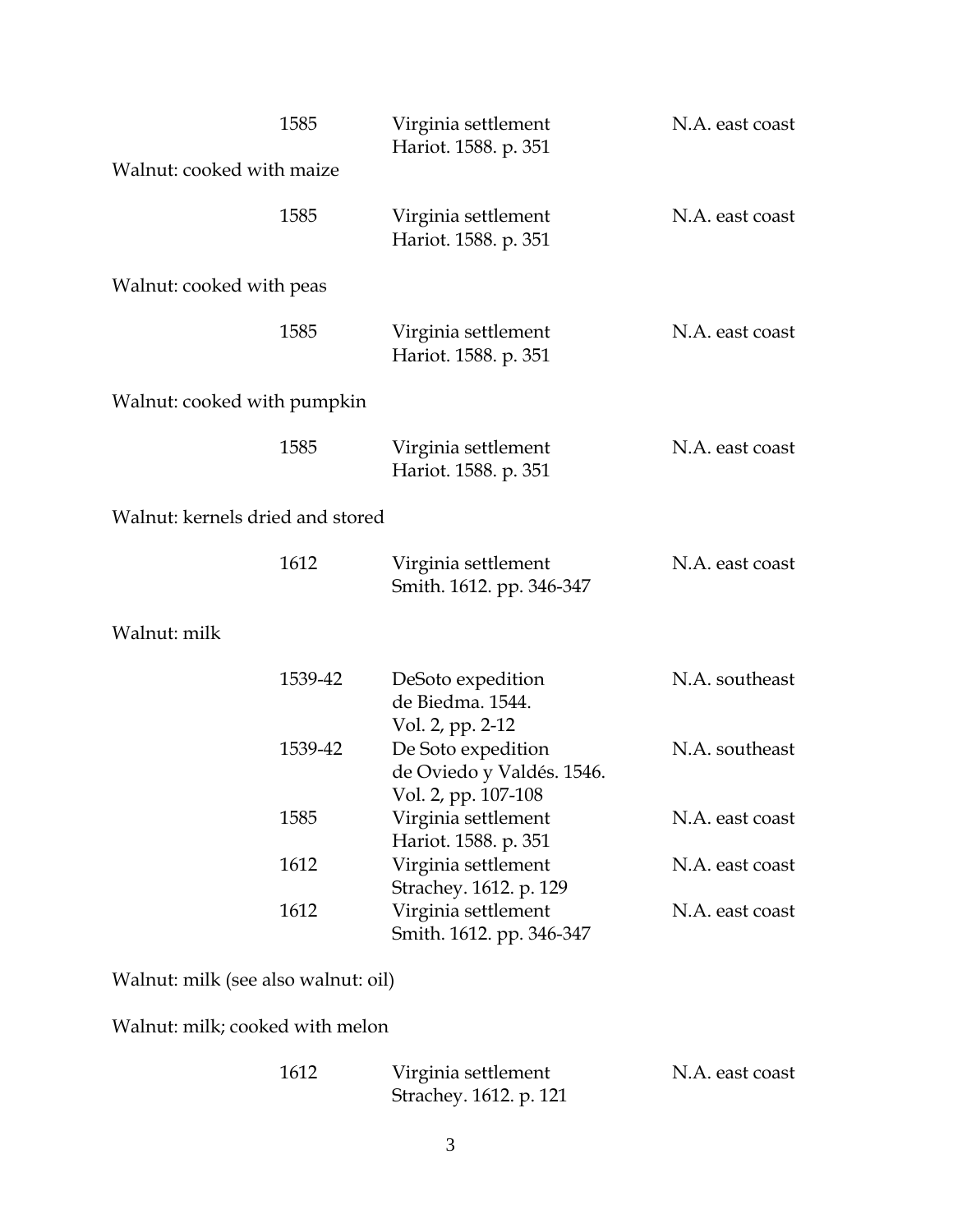Walnut: misidentified by Europeans; described as "tender shelled" or "shaped like acorn" (see pecan)

| Walnut: oil                         | 1539-42     | DeSoto expedition<br>de Biedma. 1544.<br>Vol. 2, pp. 2-12              | N.A. southeast  |
|-------------------------------------|-------------|------------------------------------------------------------------------|-----------------|
|                                     | 1539-42     | De Soto expedition<br>de Oviedo y Valdés. 1546.<br>Vol. 2, pp. 107-108 | N.A. southeast  |
|                                     | 1585        | Virginia settlement<br>Hariot. 1588. p. 351                            | N.A. east coast |
|                                     | 1612        | Virginia settlement<br>Strachey. 1612. p. 129                          | N.A. east coast |
|                                     | 1612        | Virginia settlement<br>Smith. 1612. pp. 346-347                        | N.A. east coast |
| Walnut: oil (see also walnut: milk) |             |                                                                        |                 |
|                                     |             | Walnut: served by Native Americans to Europeans                        |                 |
|                                     | 1607        | Virginia settlement<br>Archer. 1607a. pp. 86-90                        | N.A. east coast |
| Wapeih (see clay: edible)           |             |                                                                        |                 |
|                                     |             | Water: brackish; drunk by Europeans during famine                      |                 |
|                                     | 1606        | <b>Archer Expedition</b><br>Percy. 1608a. pp. 143-145                  | N.A. east coast |
|                                     |             | "Water creature": general term; animal type undifferentiated           |                 |
|                                     | mid 16th c. | Early Spanish period<br>de la Vega. 1609-12.<br>8:15 pp. 511-512       | S.A. Peru       |
| Watercress                          | 1520        | Cortez expedition<br>Cortés: 2nd letter. 1520,<br>pp. 86-89            | C.A. Mexico     |
|                                     | 1539-42     | DeSoto expedition<br>Fidalgo de Elvas. 1557.                           | N.A. southeast  |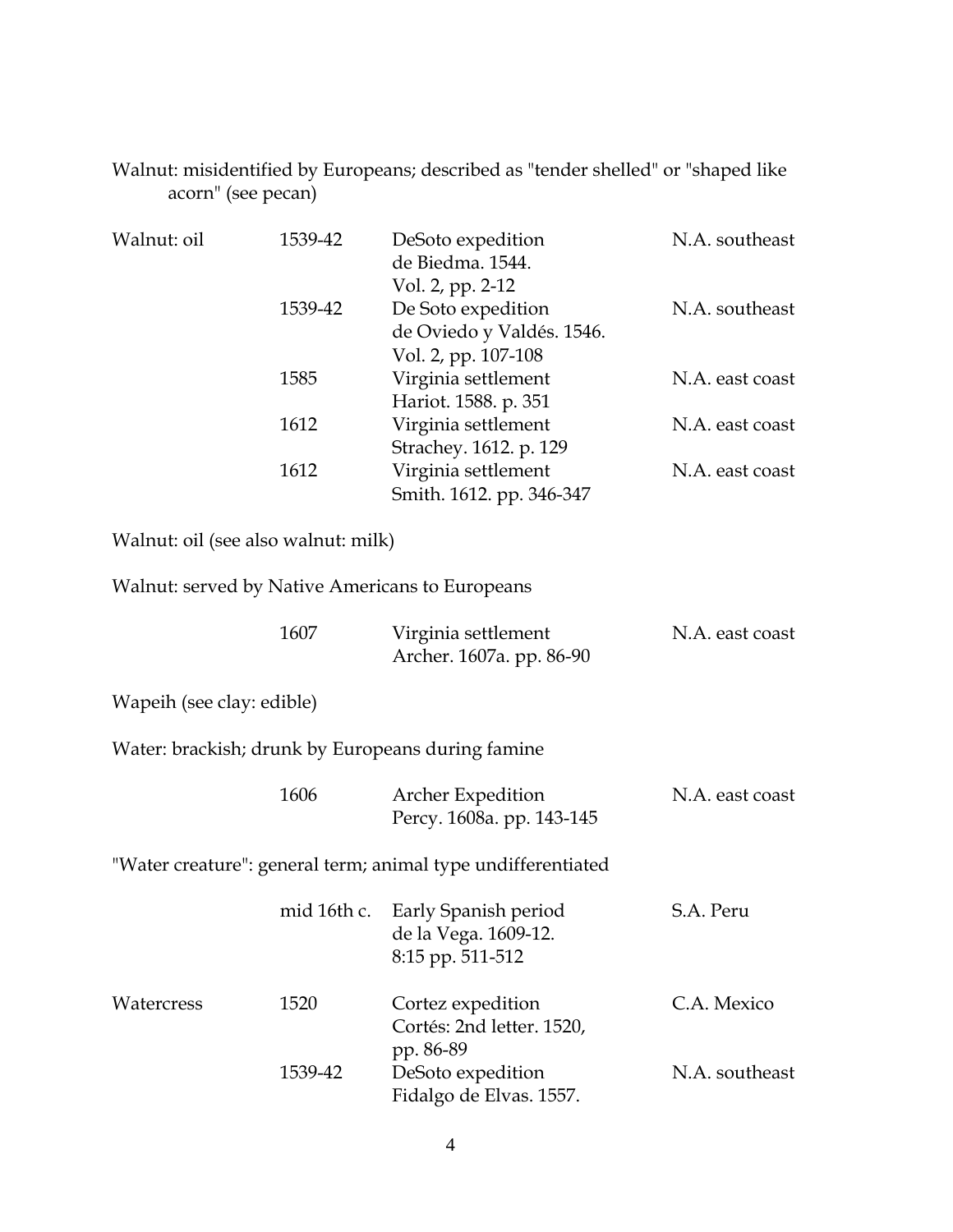## Vol. 1, pp. 34-37

| 1540-42 | Coronado expedition<br>de Castañada. 1596.<br>Part 2, pp. 51-52 | N.A. southwest |
|---------|-----------------------------------------------------------------|----------------|
|         | mid 16th c. Early Spanish period<br>de la Vega. 1609-12.        | S.A. Peru      |
|         | 6:6 pp. 327-328                                                 |                |

Watercress (see also cress)

Waterweed: general term; edible plant types undifferentiated

|  | mid 16th c. Early Spanish period | S.A. Peru |
|--|----------------------------------|-----------|
|  | de la Vega. 1609-12.             |           |
|  | 8:15 pp. 511-512                 |           |

Weed: unidentified type; famine food

|               | 1522 | Cortez expedition<br>Cortés: 3rd letter. 1522,<br>p. 213 | C.A. Mexico     |
|---------------|------|----------------------------------------------------------|-----------------|
| Weysak (herb) | 1606 | <b>Archer Expedition</b><br>Percy. 1608. p. 146          | N.A. east coast |

## Whale: meat or oil not differentiated

|            | 1592-93 | New England Settlements.                                              | N.A. northeast |
|------------|---------|-----------------------------------------------------------------------|----------------|
|            |         | Hayes. 1592-93. pp. 170-172.                                          |                |
|            | 1602    | Gosnold Expedition<br>Brereton. 1602. p. 161                          | N.A. northeast |
|            | 1605    | Waymouth Expedition<br>Rosier. 1605. pp. 258-260,<br>also pp. 301-304 | N.A. northeast |
| Whale: oil | 1592-93 | New England Settlements.<br>Hayes. 1592-93. pp. 170-172.              | N.A. northeast |

Whale: oil; cooked with maize meal

| 1605 | Waymouth Expedition | N.A. northeast |
|------|---------------------|----------------|
|------|---------------------|----------------|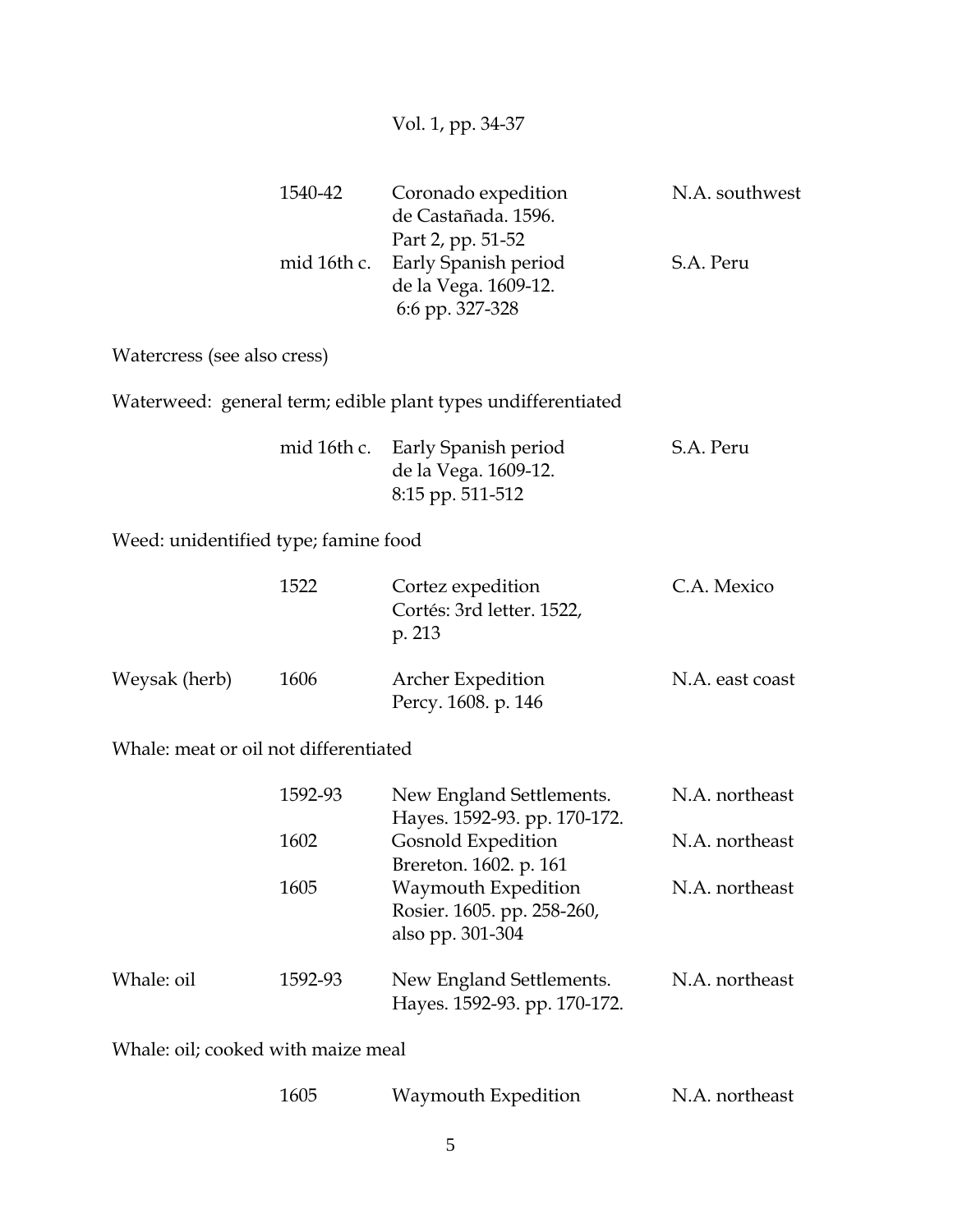Rosier. 1605. pp. 301-304

Whale: oil; cooked with peas

| 1605 | Waymouth Expedition       | N.A. northeast |
|------|---------------------------|----------------|
|      | Rosier. 1605. pp. 301-304 |                |

Wheat: European introduction

| 1495        | Columbus expedition            | Caribbean       |
|-------------|--------------------------------|-----------------|
|             | Columbus memorandum. 1495.     |                 |
|             | Vol. 1. pp. 82-84              |                 |
| 1498        | Columbus: 3rd voyage           | Caribbean       |
|             | Columbus. 1498. Vol. 2. p. 14  |                 |
| 1540        | Coronado expedition            | N.A. southwest  |
|             | de Alarcon. 1540. pp. 129-131, |                 |
|             | also pp. 150-152               |                 |
| mid 16th c. | Early Spanish period           | S.A. Peru       |
|             | de la Vega. 1609-12.           |                 |
|             | 9:24 pp. 594-595               |                 |
| 1584        | Barlow expedition              | N.A. east coast |
|             | Barlow. 1584. pp. 100-101      |                 |
| 1585        | Virginia settlement            | N.A. east coast |
|             | Hariot. 1588. p. 344           |                 |
| 1592-93     | New England Settlements.       | N.A. northeast  |
|             | Hayes. 1592-93.                |                 |
|             | pp. 170-172.                   |                 |
| 1599-1602   | Champlain voyage.              | C.A. Mexico     |
|             | Champlain. 1603. pp. 22-25     |                 |
|             |                                |                 |

Wheat: European introduction; description of storage supplies

| 1608 | Virginia settlement          | N.A. east coast |
|------|------------------------------|-----------------|
|      | Wingfield. 1608. pp. 217-218 |                 |

Wheat: European introduction; rationed during famine

| 1612 | Virginia settlement      | N.A. east coast |
|------|--------------------------|-----------------|
|      | Smith. 1612. pp. 384-385 |                 |

Wheat: European introduction; test planting report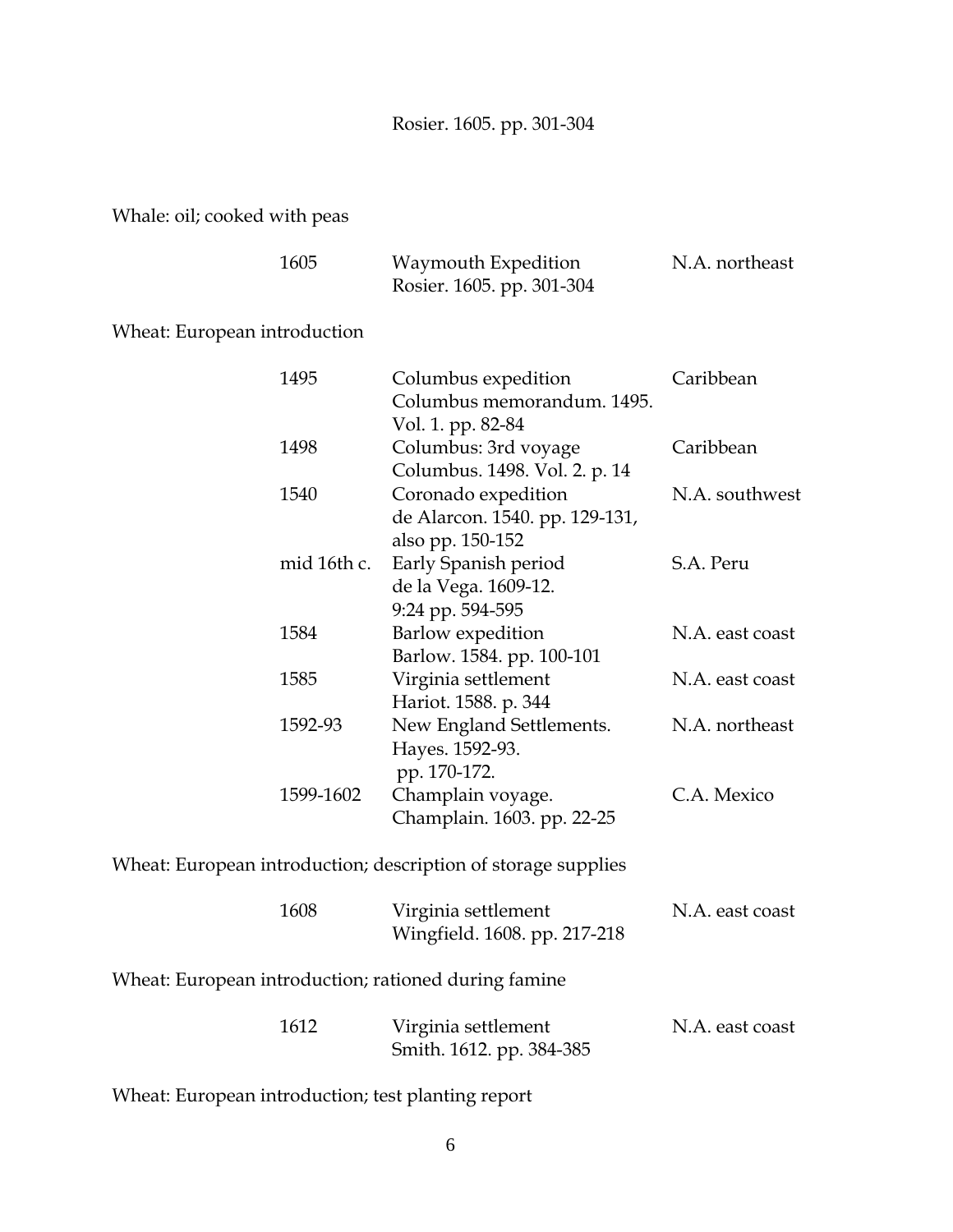| 1602                                            | Gosnold Expedition<br>Brereton. 1602. pp. 150-152                        | N.A. northeast  |
|-------------------------------------------------|--------------------------------------------------------------------------|-----------------|
| 1603                                            | Pringe Expedition<br>Pringe. 1603. p. 224                                | N.A. northeast  |
| 1607                                            | Virginia settlement<br>Wingfield et al. 1607.<br>pp. 78-80               | N.A. east coast |
|                                                 | Wheat: European introduction; wormy supply eaten during famine           |                 |
| 1612                                            | Virginia settlement<br>Smith. 1612. pp. 384-385                          | N.A. east coast |
| Wheat: European introduction; biscuit           |                                                                          |                 |
| 1495                                            | Columbus expedition<br>Columbus memorandum.<br>1495. Vol. 1. pp. 84-86   | Caribbean       |
| Wheat: European introduction; cooked with anise |                                                                          |                 |
|                                                 | mid 16th c. Early Spanish period<br>de la Vega. 1609-12.<br>9:30, p. 606 | S.A. Peru       |
| Wheat: European introduction; bread (see bread) |                                                                          |                 |
| Wheat: European introduction; flour             |                                                                          |                 |
| 1585-86                                         | Drake expedition<br>Bigges. 1589. pp. 246-247                            | Caribbean       |
|                                                 | Wheat: reported present in North America when Europeans arrived          |                 |
| 1584                                            | Barlow expedition<br>Barlow. 1584. pp. 105-106                           | N.A. east coast |
| Wheat: misidentified by Europeans; maize meant  |                                                                          |                 |
| 1607                                            | Virginia settlement<br>Archer. 1607a. pp. 82-86                          | N.A. east coast |
| 1607                                            | Virginia settlement                                                      | N.A. east coast |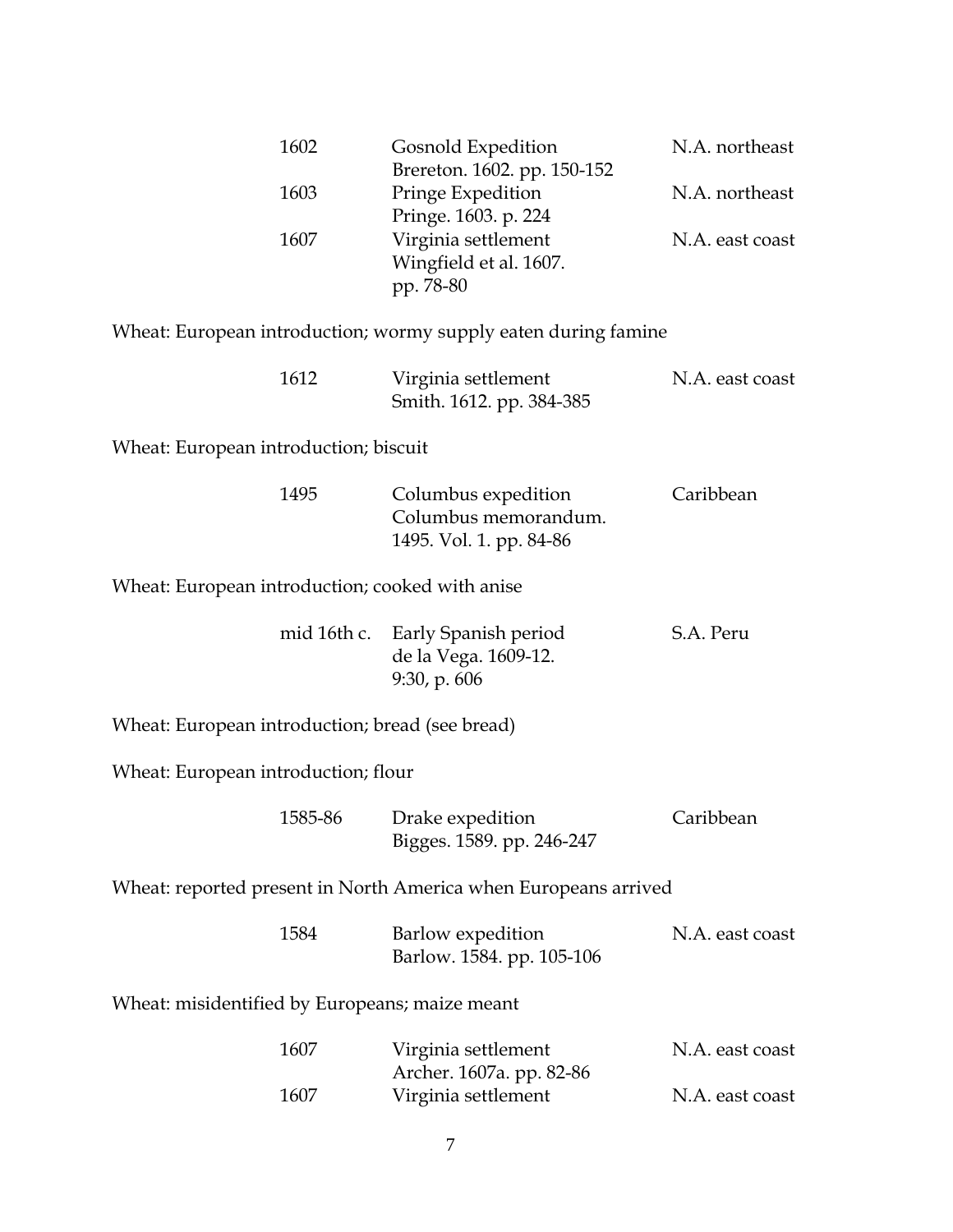|                                                   | 1607<br>1608 | Archer. 1607b. pp. 99-102<br>Virginia settlement<br>Archer. 1607c. pp. 102-104<br>Virginia settlement<br>Wingfield. 1608. p. 228 | N.A. east coast<br>N.A. east coast |
|---------------------------------------------------|--------------|----------------------------------------------------------------------------------------------------------------------------------|------------------------------------|
|                                                   | 1612         | Virginia settlement<br>Strachey. 1612. p. 114                                                                                    | N.A. east coast                    |
|                                                   |              | Wheat: misidentified by Europeans; maize meant; unripe                                                                           |                                    |
|                                                   | 1612         | Virginia settlement<br>Strachey. 1612. pp. 79-80                                                                                 | N.A. east coast                    |
| Whelk                                             | 1602         | Gosnold Expedition<br>Brereton. 1602. pp. 150-152                                                                                | N.A. northeast                     |
| White tail deer                                   | 1602         | Gosnold Expedition<br>Brereton. 1602. p. 160                                                                                     | N.A. northeast                     |
| Whortes (see blueberry; huckleberry; hurtleberry) |              |                                                                                                                                  |                                    |
|                                                   |              | Whortleberry (see blueberry; huckleberry; hurtleberry)                                                                           |                                    |
| Wickonzowr (see pea)                              |              |                                                                                                                                  |                                    |
| Widgeon                                           | 1520         | Cortez expedition<br>Cortés: 2nd letter. 1520,<br>pp. 67-68                                                                      | C.A. Mexico                        |
|                                                   | 1612         | Virginia settlement<br>Strachey. 1612.<br>pp. 126-127                                                                            | N.A. east coast                    |
| Widgion (see widgeon)                             |              |                                                                                                                                  |                                    |
| Wild boar                                         | 1519         | Cortez expedition<br>Bernal Diaz. 1576. pp. 44-45                                                                                | C.A. Mexico                        |
|                                                   | 1540         | Coronado expedition<br>Coronado. 1540. pp. 94-95                                                                                 | N.A. southwest                     |
|                                                   | 1562         | Florida settlement<br>Ribault. 1582. pp. 101-108                                                                                 | N.A. southeast                     |
|                                                   | 1599-1602    | Champlain voyage.<br>Champlain. 1603. p. 35                                                                                      | C.A. Mexico                        |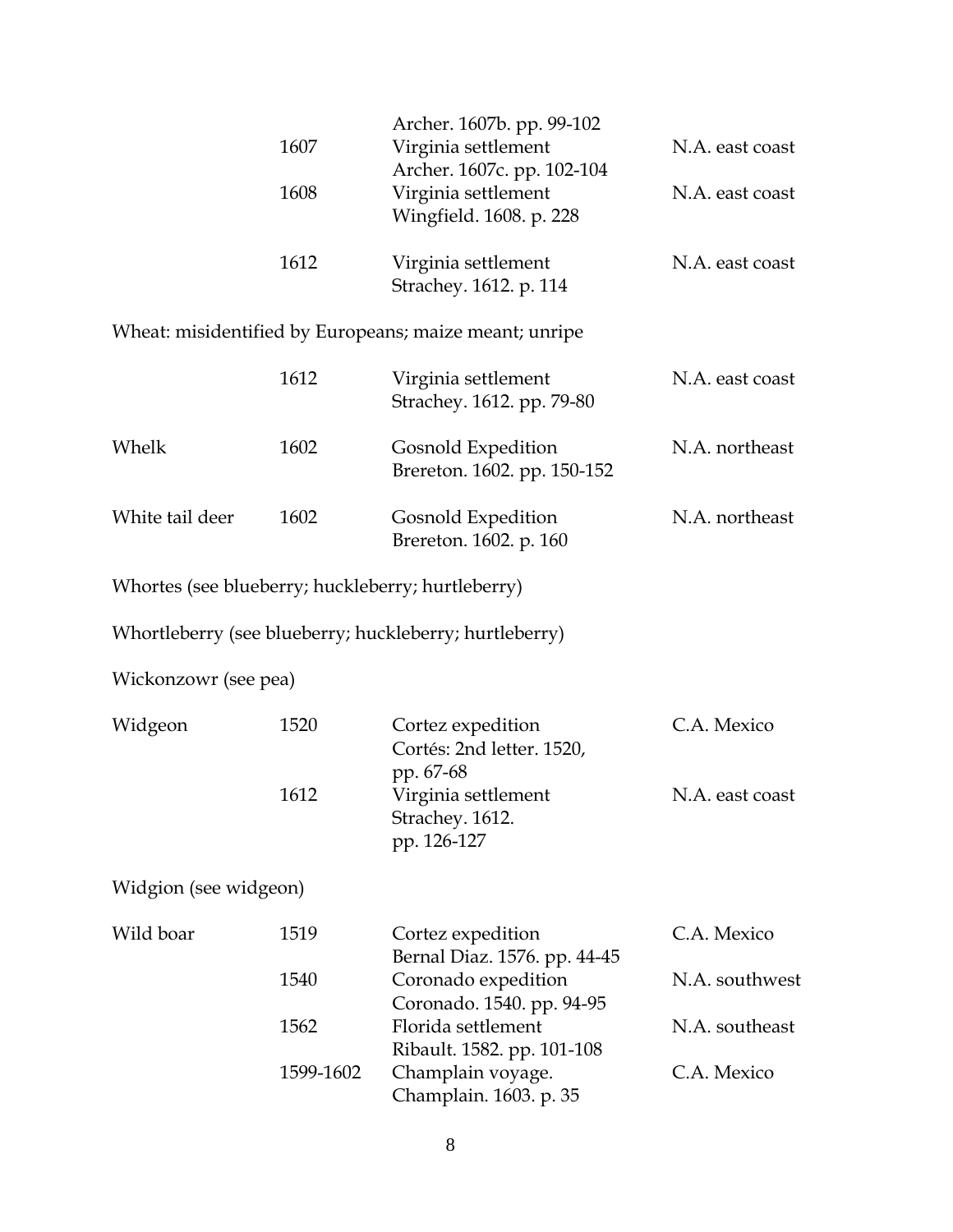| 1605 | Waymouth Expedition<br>Rosier. 1605. p. 294     | N.A. northeast |
|------|-------------------------------------------------|----------------|
| 1606 | <b>Archer Expedition</b><br>Percy. 1608. p. 132 | Caribbean      |

Wild boar (see also boar; pig)

| Wild rice | 1585 | Virginia settlement  | N.A. east coast |
|-----------|------|----------------------|-----------------|
|           |      | Hariot. 1588. p. 353 |                 |

Winauk (see sassafras)

Wine: grape; prepared from native, wild grape varieties by Europeans

| 1609 | Virginia settlement          | N.A. east coast |
|------|------------------------------|-----------------|
|      | Mangnel [Irish spy account]. |                 |
|      | 1610. pp. 151-153            |                 |
| 1612 | Virginia settlement          | N.A. east coast |
|      | Strachey. 1612. pp. 121-122  |                 |
| 1612 | Virginia settlement          | N.A. east coast |
|      | Smith. 1612. pp. 346-347     |                 |

Wine:grape; prepared from *Vitis vinifera;* European introduction; unidentified types

| 1495        | Columbus expedition      | Caribbean      |
|-------------|--------------------------|----------------|
|             | Columbus memorandum.     |                |
|             | 1495. Vol. 1. pp. 84-86  |                |
| 1519        | Cortez expedition        | C.A. Mexico    |
|             | Bernal Diaz. 1576.       |                |
|             | pp. 69-70                |                |
| mid 16th c. | Early Spanish period     | S.A. Peru      |
|             | de la Vega. 1609-12.     |                |
|             | 9:25 pp. 595-598         |                |
| 1585-86     | Drake expedition         | Caribbean      |
|             | Bigges. 1589.            |                |
|             | pp. 246-247              |                |
| 1592-93     | New England Settlements. | N.A. northeast |
|             | Hayes. 1592-93.          |                |
|             | pp. 170-172.             |                |
| 1595        | Raleigh expedition       | S.A. northeast |
|             | Raleigh. 1596. pp. 61-65 |                |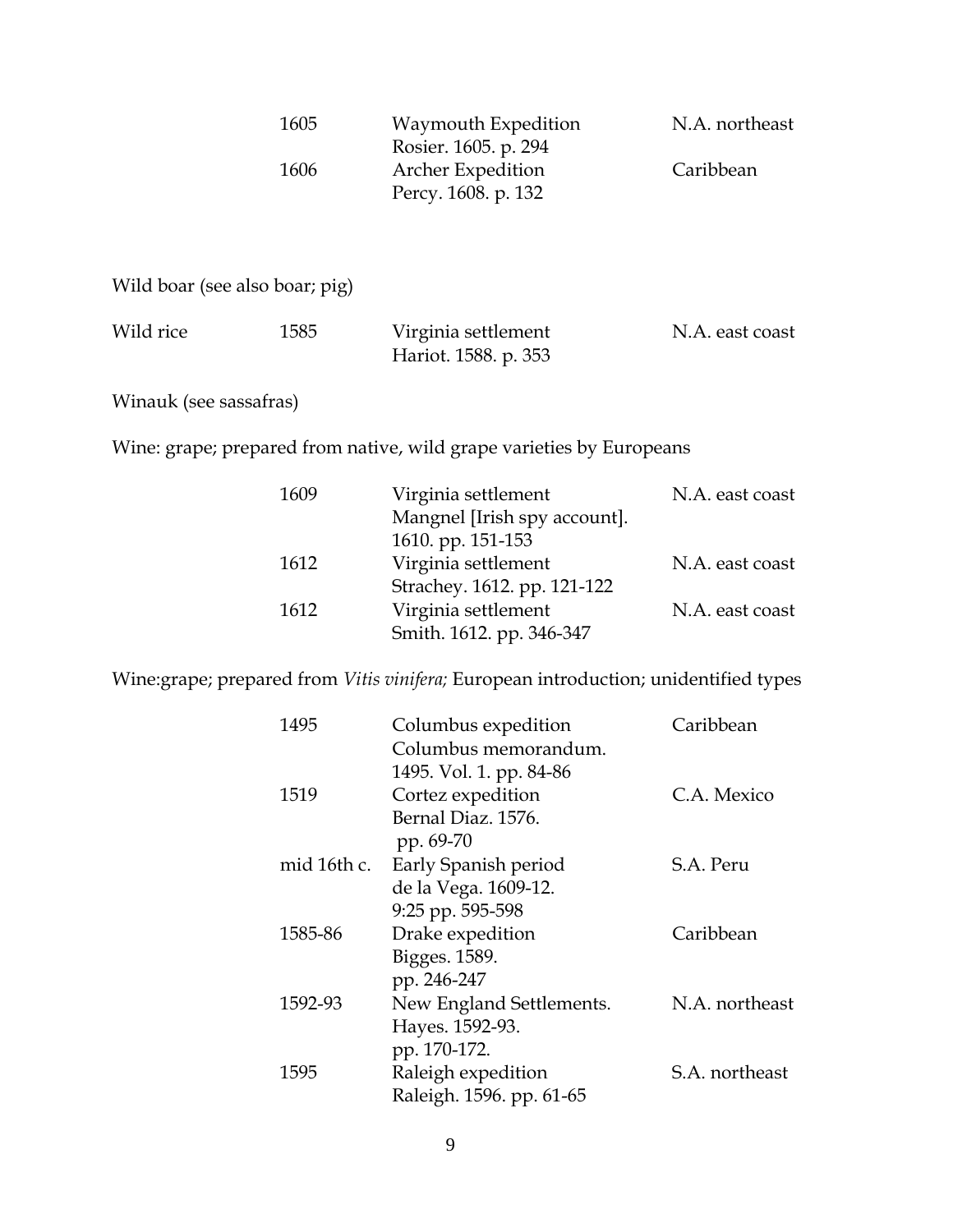Wine: grape; prepared from *Vitis vinifera*; European introduction; dry white variety (sack); served by Europeans to Native Americans

| 1607 | Virginia settlement     | N.A. east coast |
|------|-------------------------|-----------------|
|      | Archer. 1607. pp. 86-90 |                 |

Wine: grape; prepared from *Vitis vinifera;* European introduction; dry white variety (sack); used medicinally during famine

| 1608 | Virginia settlement      | N.A. east coast |
|------|--------------------------|-----------------|
|      | Smith. 1608. pp. 172-174 |                 |
| 1608 | Virginia settlement      | N.A. east coast |
|      | Wingfield. 1608.         |                 |
|      | pp. 214-217              |                 |
| 1608 | Virginia settlement      | N.A. east coast |
|      | Wingfield. 1608. p. 228  |                 |
| 1612 | Virginia settlement      | N.A. east coast |
|      | Smith. 1612. pp. 384-385 |                 |

Wine: non-grape; prepared from unidentified, non-grape fruit sources by Native Americans

| 1498 | Columbus: 3rd voyage<br>Columbus, 1498.<br>Vol. 2, p. 22 | Caribbean       |
|------|----------------------------------------------------------|-----------------|
| 1499 | Vespucci: 2nd voyage<br>Vespucci. 1504. pp.23-32         | Caribbean       |
| 1584 | Barlow expedition<br>Barlow. 1584. pp. 107-109           | N.A. east coast |
| 1595 | Raleigh expedition<br>Raleigh. 1596. pp. 61-65           | S.A. northeast  |

Wine: non-grape; maguey (pulqué); general, undifferentiated

| 1519 | Cortez expedition         | C.A. Mexico |
|------|---------------------------|-------------|
|      | Bernal Diaz. 1576. p. 60  |             |
| 1520 | Cortez expedition         | C.A. Mexico |
|      | Cortés: 2nd letter. 1520, |             |
|      | pp. 86-89                 |             |

Wine: non-grape; maguey (pulqué); mixed with maize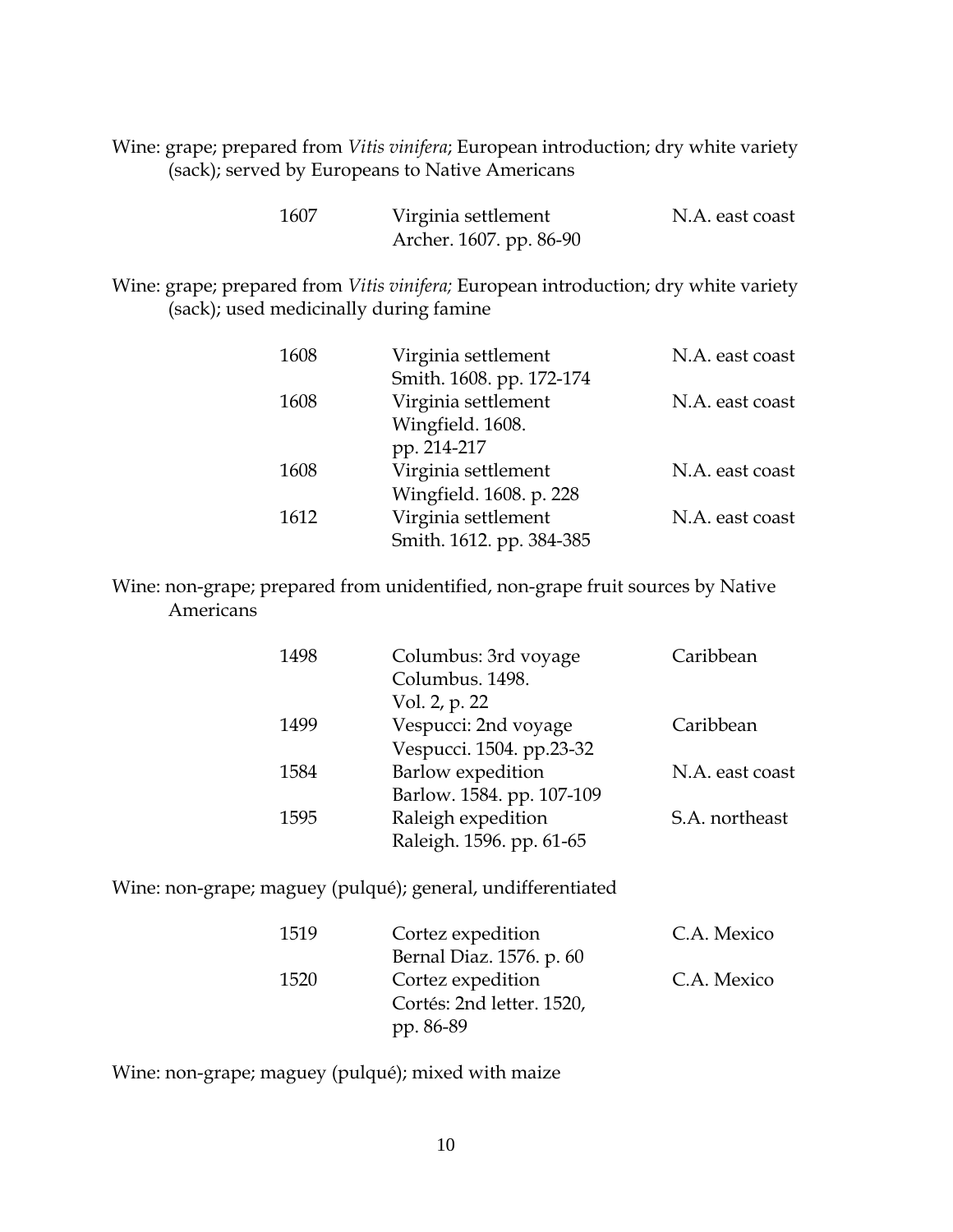|                                                     | mid 16th c. Early Spanish period<br>de la Vega. 1609-12.<br>8:12 pp. 504-505    | S.A. Peru      |
|-----------------------------------------------------|---------------------------------------------------------------------------------|----------------|
|                                                     |                                                                                 |                |
| Wine: non-grape; maguey (pulqué); mixed with mulli  |                                                                                 |                |
|                                                     | mid 16th c. Early Spanish period<br>de la Vega. 1609-12.<br>8:12 pp. 504-505    | S.A. Peru      |
| Wine: non-grape; maguey (pulqué); mixed with quinoa |                                                                                 |                |
| mid 16th c.                                         | Early Spanish period<br>de la Vega. 1609-12.<br>8:12 pp. 504-505                | S.A. Peru      |
| Wine: non-grape; mirabolani                         |                                                                                 |                |
| 1499                                                | Vespucci: 2nd voyage<br>Vespucci. 1504. pp.23-32                                | Caribbean      |
| Wine: non-grape; pitahaya                           |                                                                                 |                |
| 1540-42                                             | Coronado expedition<br>de Castañada. 1596.<br>Part 2, pp. 50-51                 | N.A. southwest |
| Wood: unidentified type; famine food                |                                                                                 |                |
| 1519                                                | Cortez expedition                                                               | C.A. Mexico    |
| 1522                                                | de Sahaun. 1555. p. 79<br>Cortez expedition<br>Cortés: 3rd letter. 1522, p. 213 | C.A. Mexico    |
| Wood: colorin wood; famine food                     |                                                                                 |                |
| 1519                                                | Cortez expedition<br>de Sahaun. 1555. p. 79                                     | C.A. Mexico    |
| 1522                                                | Cortez expedition                                                               | C.A. Mexico    |
|                                                     | 11                                                                              |                |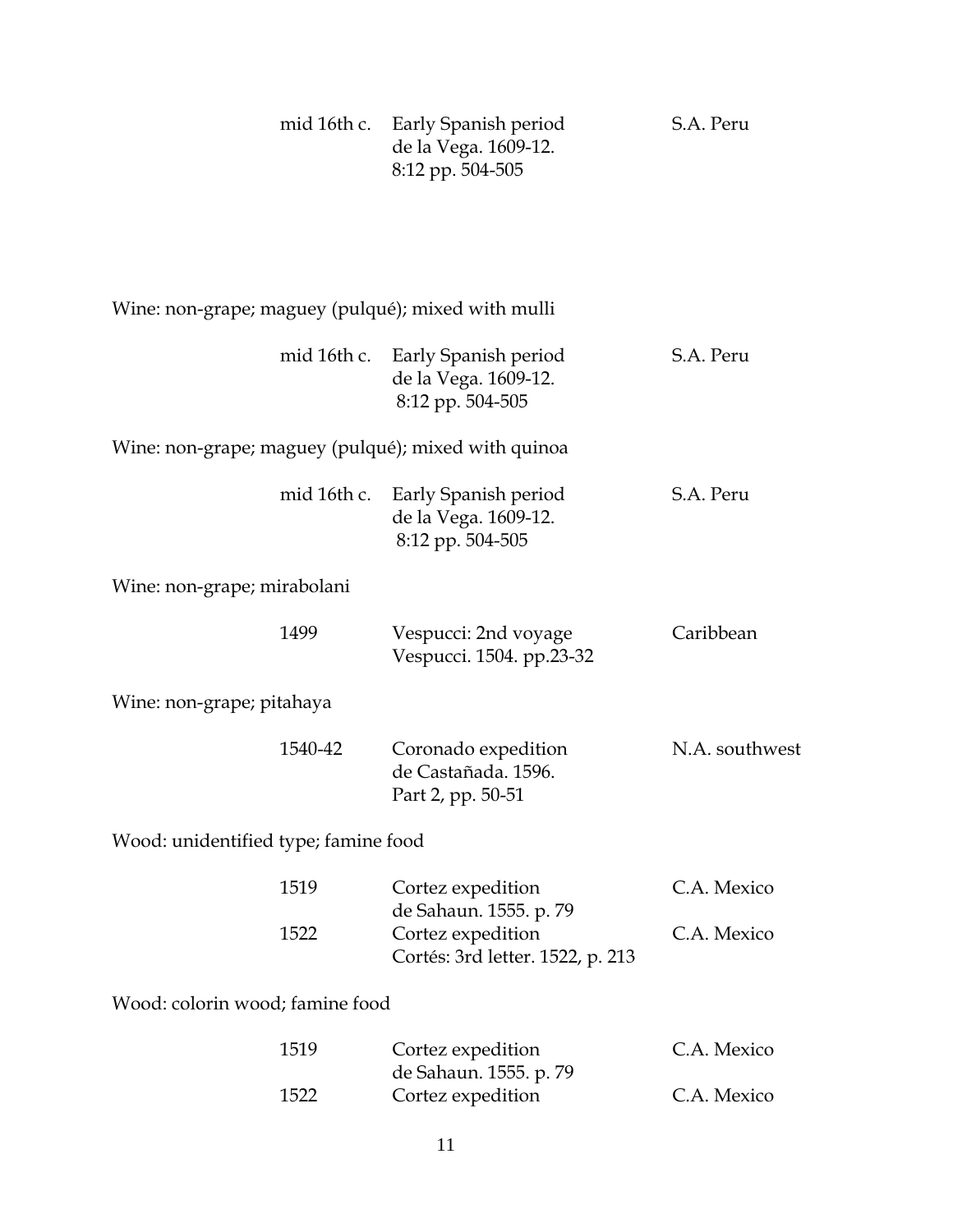Cortés: 3rd letter. 1522, p. 213

Worm: unidentified types

| 1493-94 | Columbus: 2nd voyage                       | Caribbean |
|---------|--------------------------------------------|-----------|
|         | Columbus. 16th century?, Vol. 1, pp. 68-69 |           |

Yam

| 1493-94   | Columbus: 2nd voyage    | Caribbean   |
|-----------|-------------------------|-------------|
|           | Columbus. 16th century? |             |
|           | Vol. 1, p. 64           |             |
| 1599-1602 | Champlain voyage.       | C.A. Mexico |
|           | Champlain. 1603. p. 32  |             |

Yam: paste prepared as flour; baked as bread

| 1493-94 | Columbus: 2nd voyage    | Caribbean |
|---------|-------------------------|-----------|
|         | Columbus. 16th century? |           |
|         | Vol. 1, pp. 68-69       |           |

Yam: misidentified; cassava meant (see cassava)

| Yucca | 1497                      | Vespucci: 1st voyage      | Caribbean   |
|-------|---------------------------|---------------------------|-------------|
|       |                           | Vespucci. 1504. pp.3-11   |             |
|       | 1502                      | Columbus: 4th voyage      | Caribbean   |
|       |                           | Diego Mendez. 1536.       |             |
|       |                           | Vol. 2, p. 124            |             |
|       | 1518                      | Grivjala expedition       | C.A. Mexico |
|       |                           | Bernal Diaz.1576. p. 26   |             |
|       | 1519                      | Cortez expedition         | C.A. Mexico |
|       |                           | Bernal Diaz. 1576.        |             |
|       |                           | pp. 76-78                 |             |
| 1519  |                           | Cortez expedition         | C.A. Mexico |
|       | Cortés. 1st letter. 1519. |                           |             |
|       |                           | pp. 14-22                 |             |
| 1519  | Cortez expedition         | C.A. Mexico               |             |
|       |                           | de Sahaun. 1555.          |             |
|       |                           | pp. 19-20                 |             |
|       | 1526                      | Cortez expedition         | C.A. Mexico |
|       |                           | Cortés: 5th letter. 1526, |             |